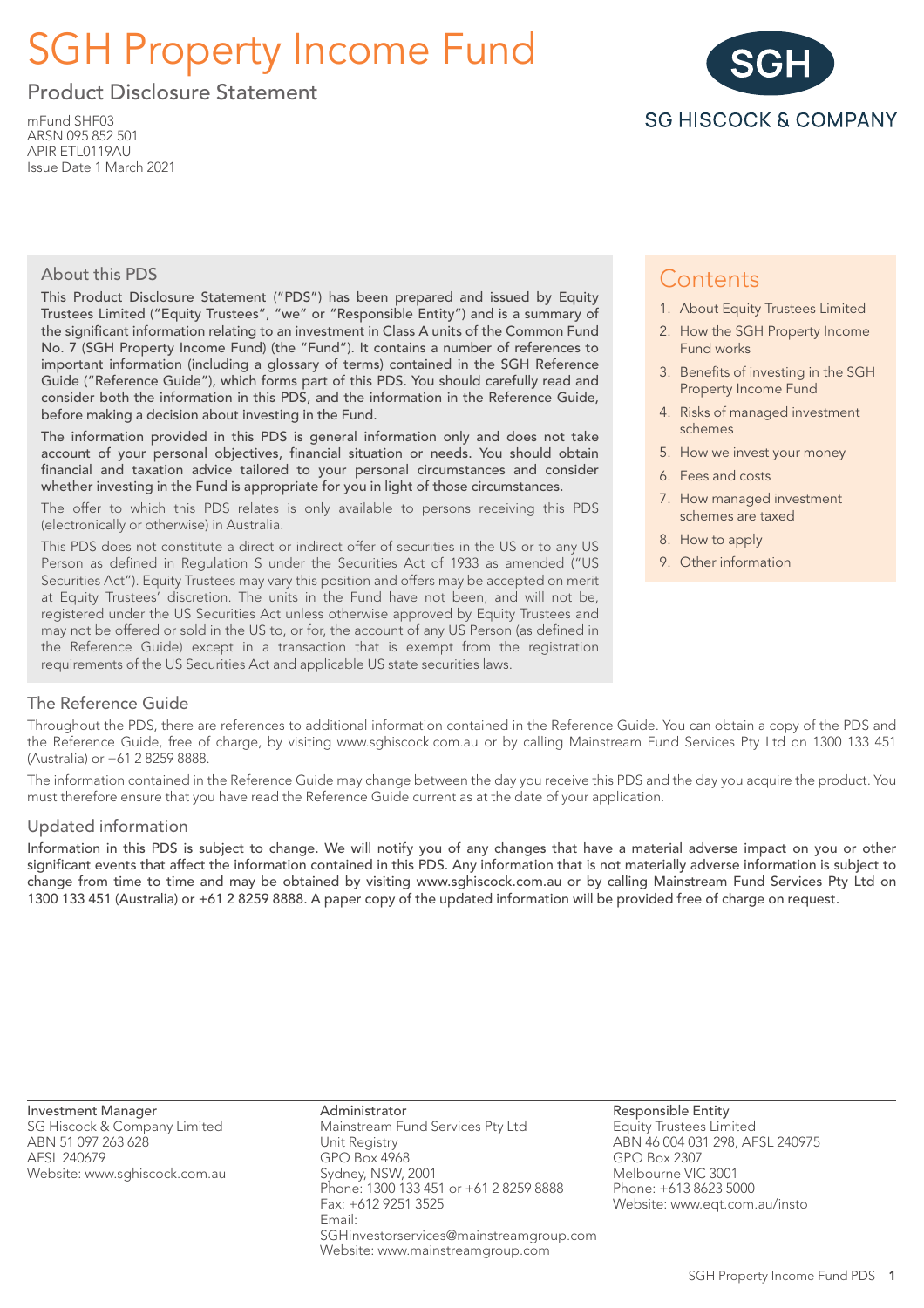# 1. About Equity Trustees Limited

# The Responsible Entity

# Equity Trustees Limited

Equity Trustees Limited ABN 46 004 031 298 AFSL 240975, a subsidiary of EQT Holdings Limited ABN 22 607 797 615, which is a public company listed on the Australian Securities Exchange (ASX: EQT), is the Fund's responsible entity and issuer of this PDS. Established as a trustee and executorial service provider by a special Act of the Victorian Parliament in 1888, today Equity Trustees is a dynamic financial services institution which continues to grow the breadth and quality of products and services on offer.

Equity Trustees' responsibilities and obligations as the Fund's responsible entity are governed by the Fund's constitution ("Constitution"), the Corporations Act and general trust law. Equity Trustees has appointed SG Hiscock & Company Limited as the investment manager of the Fund. Equity Trustees has appointed a custodian to hold the assets of the Fund. The custodian has no supervisory role in relation to the operation of the Fund and is not responsible for protecting your interests.

# The Investment Manager

### SG Hiscock & Company Limited

SG Hiscock & Company ("SGH") is a boutique investment manager specialising in high conviction, actively managed investment strategies and Managed Discretionary Portfolios.

SGH was established in Melbourne in 2001 by six of its principals and is entirely owned by directors, staff and associates.

# 2. How the SGH Property Income Fund works

The Fund is a registered managed investment scheme governed by the Constitution. The Fund comprises assets which are acquired in accordance with the Fund's investment strategy. Direct investors receive Class A units when they invest in the Fund. In general, each unit represents an equal interest in the assets of the Fund subject to liabilities; however, it does not give investors an interest in any particular asset of the Fund.

If you invest in the Fund through an IDPS (as defined in the Reference Guide) you will not become an investor in the Fund. The operator or custodian of the IDPS will be the investor entered in the Fund's register and will be the only person who is able to exercise the rights and receive the benefits of a direct investor. Your investment in the Fund through the IDPS will be governed by the terms of your IDPS. Please direct any queries and requests relating to your investment to your IDPS Operator. Unless otherwise stated, the information in the PDS applies to direct investors.

# Applying for units

There are several ways to invest in the Fund. You can acquire units by completing the Application Form that accompanies this PDS, completing the application process online (New investors only) or by making an application through the mFund Settlement Service ("mFund") by placing a buy order for units with your licensed broker. The minimum initial investment amount for the Fund is \$20,000.

See Section 8 "How to Apply" of this PDS and the SGH Reference Guide for further information.

If completing the application process online, please go to www.sghiscock.com.au for further instructions.

Please note that all monies deposited by direct credit, direct debit or cheque must match the amount specified on the Application Form for an application to be valid. We reserve the right to accept or reject applications in whole or in part at our discretion. We have the discretion to delay processing applications where we believe this to be in the best interest of the Fund's investors.

# Application Price

The price at which units are acquired is determined in accordance with the Constitution ("Application Price"). The Application Price on a Business Day is, in general terms, equal to the Net Asset Value ("NAV") of the Fund, divided by the number of units on issue and adjusted for transaction costs ("Buy Spread"). At the date of this PDS, the Buy Spread is 0.25%.

The Application Price will vary as the market value of assets in the Fund rises or falls.

### Making additional investments

You can make additional investments into the Fund at any time by sending us your additional investment amount together with a completed Additional Investment Form or by making application for units through mFund. The minimum additional investment into the Fund is \$5,000 or \$500 if paying by BPAY<sup>®</sup>. Forms are available at www.sghiscock.com.au.

### **Distributions**

An investor's share of any distributable income is calculated in accordance with the Constitution and is generally based on the number of units held by the investor at the end of the distribution period.

The Fund usually distributes income quarterly at the end of March, June, September and December, however, Equity Trustees may change the distribution frequency without notice. Distributions are calculated effective the last day of each distribution period and are normally paid to investors as soon as practicable after the distribution calculation date.

### Distribution Options

Investors in the Fund can indicate a preference to have their distribution:

- reinvested back into the Fund; or
- directly credited to their AUD Australian domiciled bank account.

Investors who do not indicate a preference will have their distributions automatically reinvested. Applications for reinvestment will be taken to be received immediately prior to the next Business Day after the relevant distribution period. There is no Buy Spread on distributions that are reinvested.

In some circumstances, the Constitution may allow for an investor's withdrawal proceeds to be taken to include a component of distributable income.

Indirect Investors should review their IDPS Guide for information on how and when they receive any income distribution.

#### Access to your money

Investors in the Fund can generally withdraw their investment by completing a written request to withdraw from the Fund and mailing it to:

Mainstream Fund Services Pty Ltd Unit Registry GPO Box 4968 Sydney, NSW, 2001

You can also email: SGHinvestorservices@mainstreamgroup.com; send it by fax to +61 2 9251 3525; or by making a withdrawal request through mFund by placing a sell order for units with your licensed broker.

The minimum withdrawal amount is \$5,000. Withdrawal forms are available at www.sghiscock.com. Once we receive and accept your withdrawal request, we may act on your instruction without further enquiry if the instruction bears your account number or investor details and your (apparent) signature(s), or your authorised signatory's (apparent) signature(s) or if the withdrawal is received via mFund.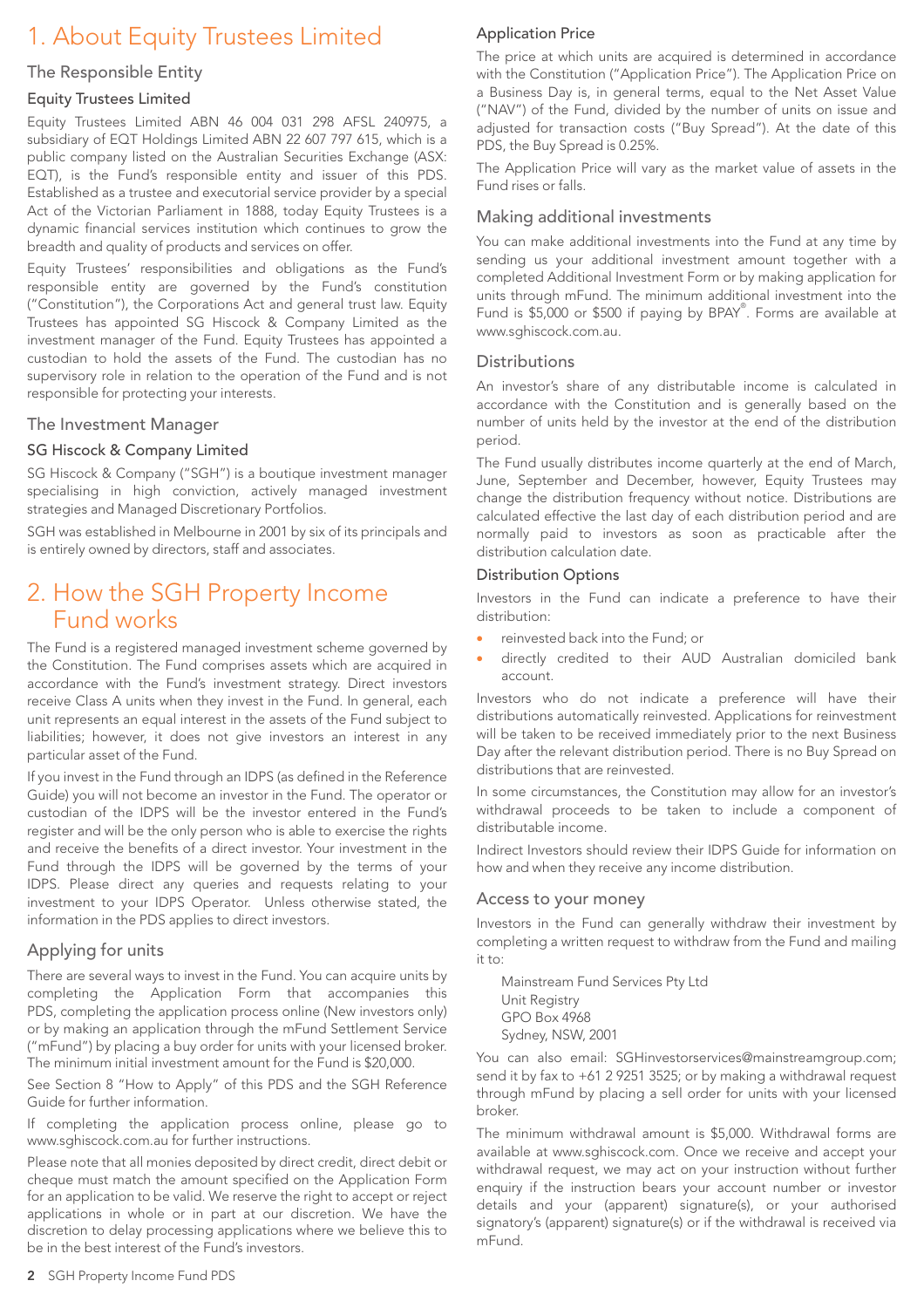Equity Trustees will generally allow an investor to access their investment within 7 days of acceptance of a withdrawal request by transferring the withdrawal proceeds to such investor's nominated bank account or, where the request is received via mFund, to the investor's licensed broker. However, Equity Trustees is allowed to reject withdrawal requests, and also to make payment up to 30 days after acceptance of a request (which may be extended in certain circumstances) as outlined in the Constitution and Reference Guide.

We reserve the right to accept or reject withdrawal requests in whole or in part at our discretion.

### Cut-off times for processing transactions

If we receive all required application or redemption documents before or at 2pm (Melbourne time) on a Business day, and your request is accepted by the Fund's administrator, Mainstream Fund Services, we will process the transaction using that day's application or redemption price. Requests received after 2pm (Melbourne time) on a Business day or non-Business day will generally be treated as having been received before the cut-off time on the next Business day.

Different cut-off times apply if you are transacting via mFund. Please contact Mainstream Fund Services or your stockbroker for more information.

#### Unit Pricing

The price at which units are withdrawn is determined in accordance with the Constitution ("Withdrawal Price"). The Withdrawal Price on a Business Day is, in general terms, equal to the NAV of the Fund, divided by the number of units on issue and adjusted for transaction costs ("Sell Spread"). At the date of this PDS, the Sell Spread is 0.25%.

The Withdrawal Price will vary as the market value of assets in the Fund rises or falls.

Equity Trustees reserves the right to fully redeem your investment if your investment balance in the Fund falls below \$20,000 as a result of processing your withdrawal request. In certain circumstances, for example, when there is a freeze on withdrawals, where accepting a withdrawal is not in the best interests of investors in the Fund including due to one or more circumstances outside its control or where the Fund is not liquid (as defined in the Corporations Act), Equity Trustees can deny or suspend a withdrawal request and you may not be able to withdraw your funds in the usual processing times or at all. When the Fund is not liquid, an investor can only withdraw when Equity Trustees makes a withdrawal offer to investors in accordance with the Corporations Act. Equity Trustees is not obliged to make such offers.

If you are an Indirect Investor, you need to provide your withdrawal request directly to your IDPS Operator. The time to process a withdrawal request will depend on the particular IDPS Operator and the terms of the IDPS.

#### Unit pricing discretions policy

Equity Trustees has developed a formal written policy in relation to the guidelines and relevant factors taken into account when exercising any discretion in calculating unit prices (including determining the value of the assets and liabilities). A copy of the policy and, where applicable and to the extent required, any other relevant documents in relation to the policy will be made available free of charge on request.

# Additional information

If and when the Fund has 100 or more direct investors, it will be classified by the Corporations Act as a 'disclosing entity'. As a disclosing entity, the Fund will be subject to regular reporting and disclosure obligations. Investors would then have a right to obtain a copy, free of charge, of any of the following documents:

- the most recent annual financial report lodged with ASIC ("Annual Report");
- any subsequent half yearly financial report lodged with ASIC after the lodgement of the Annual Report; and

any continuous disclosure notices lodged with ASIC after the Annual Report but before the date of this PDS.

Equity Trustees will comply with any continuous disclosure obligation by lodging documents with ASIC as and when required.

Copies of these documents lodged with ASIC in relation to the Fund may be obtained from ASIC through ASIC's website.

### Further reading

You should read the important information in the Reference Guide about:

- Application cut-off times;
- Application terms;
- Online applications;
- BPAY<sup>®</sup>;
- Direct Debit;
- Authorised signatories;
- Reports;
- Withdrawal cut-off times;
- Withdrawal terms; and
- Withdrawal restrictions.

under the "Investing in the SGH Funds", "Managing your investment" and "Withdrawing your investment" sections before making a decision. Go to the Reference Guide which is available at www.sghiscock.com.au. The material relating to these matters may change between the time when you read this PDS and the day when you acquire the product.

# 3. Benefits of investing in the SGH Property Income Fund

The Fund is an actively managed portfolio that primarily invests in Australian Real Estate Investment Trusts ("A-REITs") designed to provide strong income and moderate capital growth over the medium to long term with a maximum exposure to Global Real Estate Investment Trusts ("G-REITs") and cash of 20% each. The Fund may also invest in real estate management, development and infrastructure securities.

Benefits of investing in the Fund include:

- Access to the expertise of a specialist investment boutique structure with an experienced and award winning dedicated A-REIT team.
- Active management aimed at maximising potential for superior risk adjusted returns over the medium and longer term.
- Greater liquidity than investing directly in property as can be traded on-market at any time.
- At the date of this PDS, the S&P/ASX 300 A-REIT Index is highly concentrated by a group of the largest A-REIT's by market capitalisation. The Fund aims to offer investors a more diversified A-REIT portfolio than the S&P/ASX 300 A-REIT Index. Investors get the benefit of greater diversification by investing in the Fund as the maximum weighting of any security in this portfolio is 15%.
- Regular reporting to keep you up to date on your investments.

# 4. Risks of managed investment schemes

All investments carry risks. Different investment strategies may carry different levels of risk, depending on the assets acquired under the strategy. Assets with the highest long-term returns may also carry the highest level of short-term risk. The significant risks below should be considered in light of your risk profile when deciding whether to invest in the Fund. Your risk profile will vary depending on a range of factors, including your age, the investment time frame (how long you wish to invest for), your other investments or assets and your risk tolerance.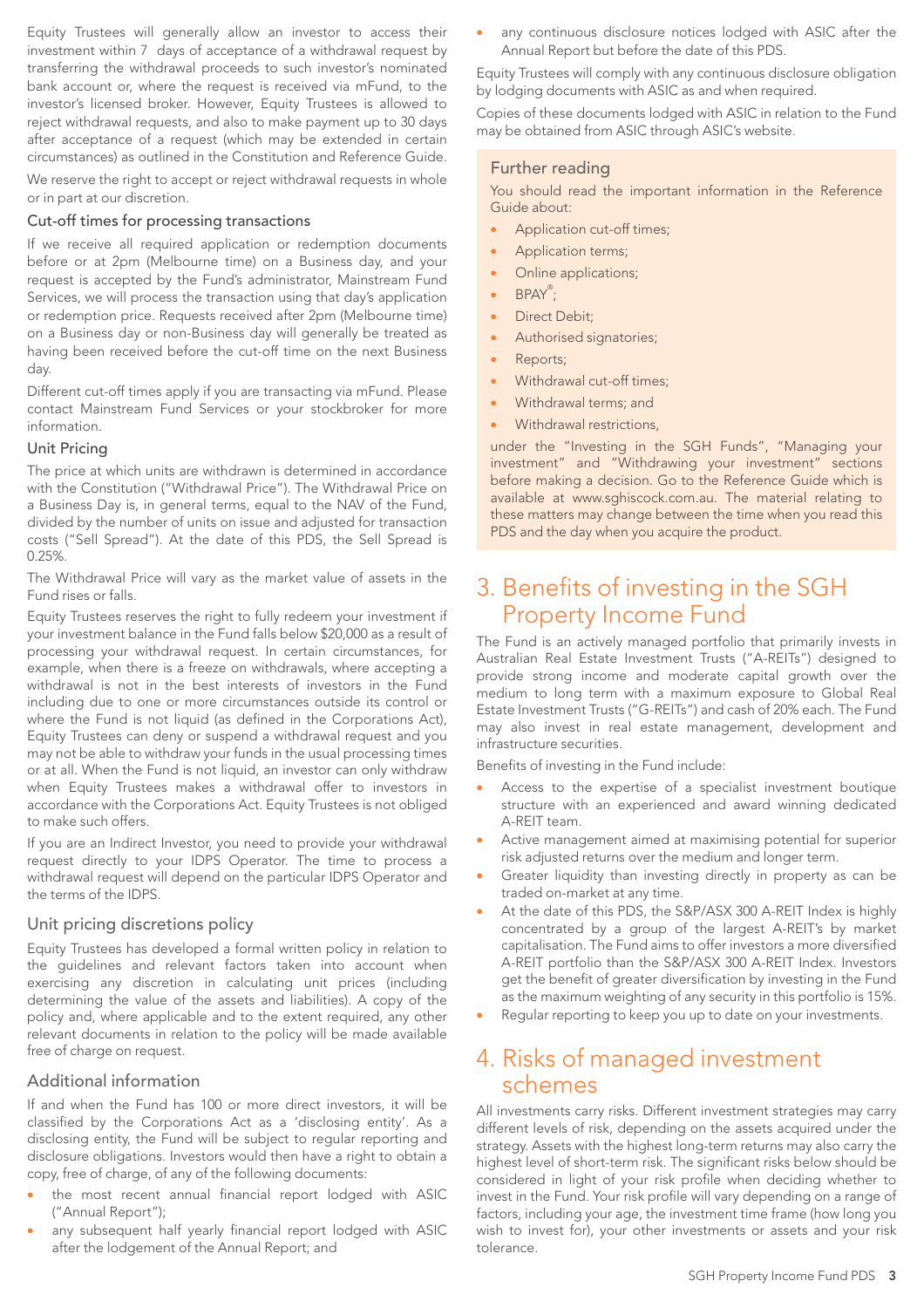The Responsible Entity and the Investment Manager do not guarantee the liquidity of the Fund's investments, repayment of capital or any rate of return or the Fund's investment performance. The value of the Fund's investments will vary. Returns are not guaranteed and you may lose money by investing in the Fund. The level of returns will vary and future returns may differ from past returns. Laws affecting managed investment schemes may change in the future. The structure and administration of the Fund is also subject to change.

In addition, we do not offer advice that takes into account your personal financial situation, including advice about whether the Fund is suitable for your circumstances. If you require personal financial or taxation advice, you should contact a licensed financial adviser and/or taxation adviser.

#### Entity specific risk

There may be instances where the value of a company's or REIT's securities will fall because of entity specific factors (for example, where an entity is exposed to failure of a major tenant). The value of an entity's securities can also vary because of changes to management, geographic factors or the entity's business environment.

#### Currency risk

The Fund may invest in securities listed on non-Australian exchanges. Currency movements against the Australian dollar may adversely affect the domestic value of the Fund's investments and the income from those investments. Where considered appropriate, the Investment Manager may choose to hedge currency exposures to reduce the risk of adverse fluctuations in the value of the Australian dollar relative to other currencies.

#### Derivatives risk

In the case of derivatives, fluctuations in price will reflect movements in the underlying assets, reference rate or index to which the derivatives relate. The use of derivative positions to hedge the risk of physical securities will involve 'basis risk', which refers to the possibility that derivative positions may not move perfectly in line with the physical security. As a consequence, the derivative positions cannot be expected to perfectly hedge the risk of the physical security. Other risks associated with derivatives include that they can lose value because of a sudden price move or because of the passage of time, potential illiquidity of the derivative, that the Fund cannot meet payment obligations as they arise, and that the counterparty to any derivative contract does not meet its obligations under the contract.

#### Investment selection risk

The Investment Manager may make poor investment decisions resulting in sub-standard returns. This risk is mitigated to some extent by the knowledge and experience of the Investment Manager.

#### Property related risks

The securities in which this Fund invests generally have the bulk of their assets in direct property assets and have a certain level of debt funding. Direct property assets can be illiquid and can change materially in value as a result of a change in economic conditions, demand and supply influences, government, legal and other influences. As a result, valuations and/or the level of income from properties can change. In addition, the level of debt in REITs magnifies the risk associated with a change in cash flow and direct property values.

### Further reading

Before making a decision to invest, you should read the important information in the SGH Reference Guide "Additional risks of managed investment schemes" section about additional risks that apply to managed investment schemes. Go to the Reference Guide which is available at www.sghiscock.com.au. The material relating to the additional risks may change between the time when you read this PDS and the day when you acquire the product.

# 5. How we invest your money

Warning: When choosing to invest in the Fund, you should consider the likely investment returns, the risks of investing and your investment time frame.

#### Investment objective

The Fund aims to: produce an annual dividend yield (before fees) higher than the underlying index (S&P/ASX 300 A-REIT Index); and provide a total return p.a. in excess of the Consumer Price lndex ("CPI") + 3% (before fees) over rolling 5 year periods.

#### Benchmark

CPI + 3% p.a. (before fees) over rolling 5 year periods.

#### Minimum suggested time frame

The minimum suggested time frame for investment in the Fund is 5 years.

#### Risk level of the fund

High

There is a risk investors may lose some or all of their initial investment. Higher risk investments tend to fluctuate in the short-term but can produce higher returns than lower risk investments over the long-term.

#### Investor suitability

The Fund is designed for investors who seek an exposure to real property but require greater diversity and liquidity than an investment in direct property. The Fund invests in listed property securities designed to provide strong income and moderate capital growth over the medium to long-term.

#### Investment strategy

The Fund primarily invests in A-REITs and may also invest in real estate management, development and infrastructure securities. An A-REIT is a collective investment vehicle, which owns a portfolio of real property, thus providing for a wider form of ownership. A-REITs are listed on the ASX, and their prices fluctuate with supply and demand, as with equity instruments. As a rule A-REITs derive the bulk of their income from rental property income.

The Fund generally seeks to invest in A-REITs that exhibit an above average proportion of their income sourced from rents rather than more volatile income streams such as third party construction or development. As a result of this strategy, the Fund's investment portfolio typically has very different weights to that of the S&P/ASX 300 A-REIT Index.

The S&P/ASX 300 A-REIT Index has a high concentration towards the largest A-REITs. The Investment Manager believes that the investment strategy for the Fund is likely to provide superior portfolio diversification (by setting a maximum portfolio weight for any individual security in the portfolio at 15%), and the potential for a higher income yield than the S&P/ASX 300 A-REIT Index.

#### Investment guidelines

The Fund will hold a minimum of 10 securities in its portfolio, with no one security making up more than 15% of the NAV of the Fund. It may invest in real estate management, development and infrastructure securities but the total exposure to these stocks will not be more than 15% of the NAV of the Fund. It may invest up to 20% of its portfolio in Global Real Estate Securities. The minimum investment in REITs is 80% and the Fund may also hold up to 20% in cash. The Fund may invest in unlisted investments (if they are due to be listed within three months). However, if the Fund, by virtue of a corporate action or similar event, becomes entitled to an unlisted investment, the Fund may hold the unlisted investment. The Fund is also permitted to use derivatives for currency hedging purposes only. The asset class ranges are as follows: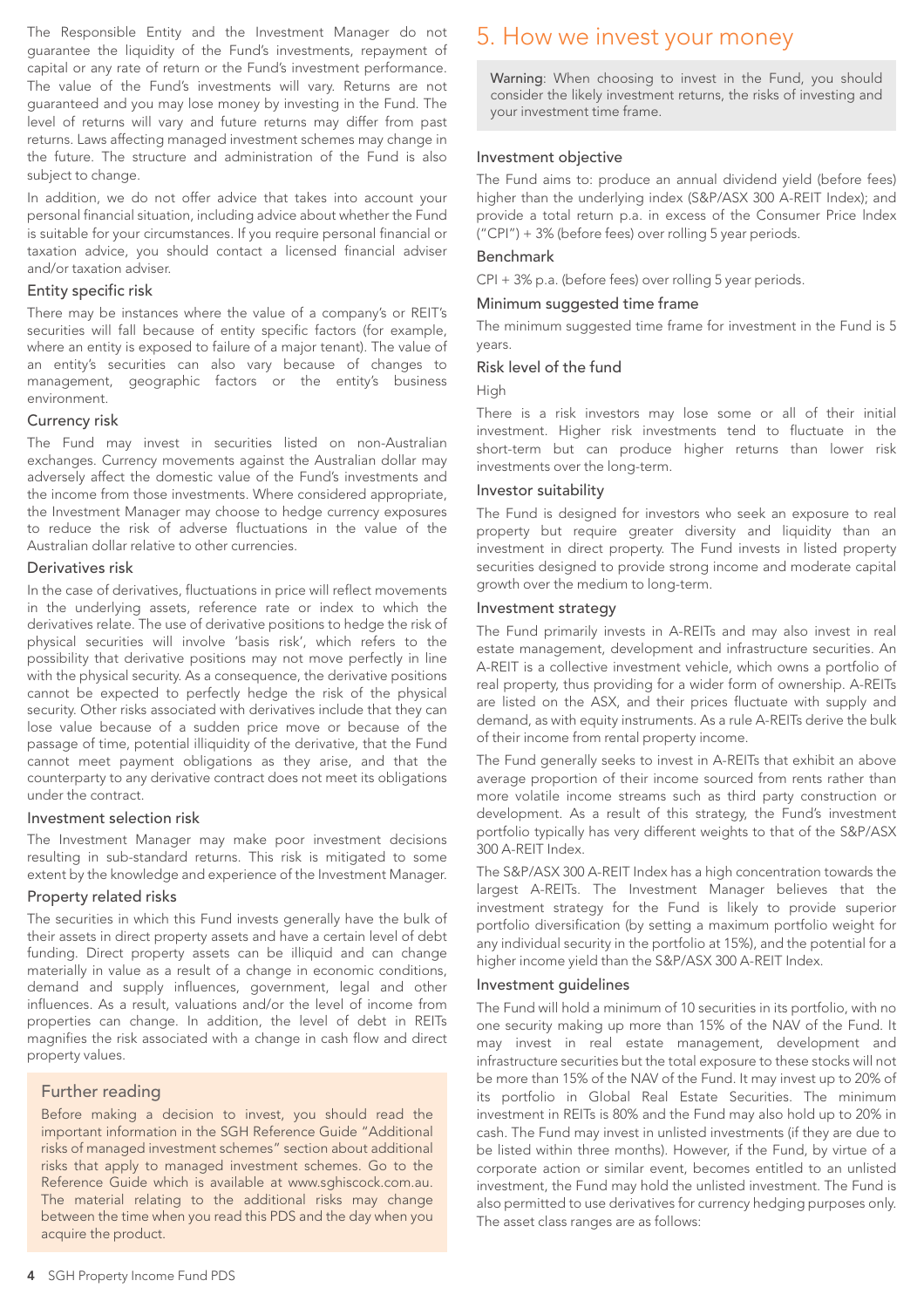| Security                                                           | Minimum | Maximum |
|--------------------------------------------------------------------|---------|---------|
| A-REIT <sub>S</sub>                                                | 80%     | 100%    |
| Global Real Estate Securities                                      | 0%      | 20%     |
| Real estate management, development &<br>infrastructure securities | $0\%$   | 15%     |
| Cash                                                               | 0%      | 20%     |

Due to movements in the market or similar events, the guidelines set out above may not be adhered to from time to time. In these circumstances, the Investment Manager will seek to bring the Fund's investments within the guidelines within a reasonable period of time.

#### Labour, environmental, social and ethical considerations

SGH has a formal Board endorsed environmental, social and governance ("ESG") policy. This incorporates the guidelines from the Australian Council of Superannuation Investors, as well as the framework provided under the Principles for Responsible Investment. SGH regards itself as a responsible investor and takes an active approach to integrating and embedding ESG considerations into its investment decision making process, and engaging with company board's and management on ESG issues. SGH believes effective governance structures and processes helps reduce risk, and provides insight into company's culture and intangible assets, and is ultimately reflected in a company's intrinsic value over the long term.

#### Fund performance

Up to date information on the performance of the Fund will be available by visiting www.sghiscock.com.au, emailing enquiries@sghiscock.com.au or calling SGH on 1300 555 511 (Australia) or +613 9612 4600.

# 6. Fees and costs

#### DID YOU KNOW?

Small differences in both investment performance and fees and costs can have a substantial impact on your long-term returns.

For example, total annual fees and costs of 2% of your investment balance rather than 1% could reduce your final return by up to 20% over a 30-year period (for example, reduce it from \$100,000 to \$80,000).

You should consider whether features such as superior investment performance or the provision of better member services justify higher fees and costs.

You may be able to negotiate to pay lower fees. Ask the fund or your financial adviser.

#### TO FIND OUT MORE

If you would like to find out more, or see the impact of the fees based on your own circumstances, the Australian Securities and Investments Commission (ASIC) Moneysmart website

(www.moneysmart.gov.au) has a managed funds fee calculator to help you check out different fee options.

The information in the following Fees and Costs Summary can be used to compare costs between different simple managed investment schemes. Fees and costs can be paid directly from an investor's account or deducted from investment returns. For information on tax please see Section 7 of this PDS.

# Fees and Costs Summary

| <b>SGH Property Income Fund</b>            |  |                   |
|--------------------------------------------|--|-------------------|
| Type of fee or cost Amount                 |  | How and when paid |
| Ongoing annual fees and costs <sup>1</sup> |  |                   |

| <b>SGH Property Income Fund</b>                                                                                        |                                 |                                                                                                                                                                                                                                                                                                                       |  |
|------------------------------------------------------------------------------------------------------------------------|---------------------------------|-----------------------------------------------------------------------------------------------------------------------------------------------------------------------------------------------------------------------------------------------------------------------------------------------------------------------|--|
| Type of fee or cost                                                                                                    | Amount                          | How and when paid                                                                                                                                                                                                                                                                                                     |  |
| Management fees<br>and costs<br>The fees and costs<br>for managing your<br>investment <sup>2</sup>                     | 0.95% of the NAV<br>of the Fund | The management fees<br>component of<br>management fees and<br>costs are accrued daily<br>and paid from the Fund<br>monthly in arrears and<br>reflected in the unit<br>price. Otherwise, the<br>fees and costs are<br>variable and deducted<br>and reflected in the<br>unit price of the Fund<br>as they are incurred. |  |
| Performance fees<br>Amounts<br>deducted from<br>your investment in<br>relation to the<br>performance of<br>the product | Not applicable                  | Not applicable                                                                                                                                                                                                                                                                                                        |  |
| Transaction costs<br>The costs incurred<br>by the scheme<br>when buying or<br>selling assets                           | 0.00% of the NAV<br>of the Fund | Transaction costs are<br>variable and deducted<br>from the Fund as they<br>are incurred and<br>reflected in the unit<br>price. They are<br>disclosed net of<br>amounts recovered by<br>the buy-sell spread.                                                                                                           |  |

#### Member activity related fees and costs (fees for services or when your money moves in or out of the scheme)

| Establishment fee<br>The fee to open                                                                                                   | Not applicable                             | Not applicable                                                                                                                                                                                                                                                                                                                                                                                                |
|----------------------------------------------------------------------------------------------------------------------------------------|--------------------------------------------|---------------------------------------------------------------------------------------------------------------------------------------------------------------------------------------------------------------------------------------------------------------------------------------------------------------------------------------------------------------------------------------------------------------|
| your investment<br>Contribution fee<br>The fee on each<br>amount<br>contributed to<br>your investment                                  | Not applicable                             | Not applicable                                                                                                                                                                                                                                                                                                                                                                                                |
| Buy-sell spread<br>An amount<br>deducted from<br>your investment<br>representing costs<br>incurred in<br>transactions by the<br>scheme | 0.25% upon entry<br>and 0.25% upon<br>exit | These costs are an<br>additional cost to the<br>investor but are<br>incorporated into the<br>unit price and arise<br>when investing<br>application monies and<br>funding withdrawals<br>from the Fund and are<br>not separately charged<br>to the investor. The Buy<br>Spread is paid into the<br>Fund as part of an<br>application and the Sell<br>Spread is left in the<br>Fund as part of a<br>redemption. |
| Withdrawal fee<br>The fee on each<br>amount you take<br>out of your<br>investment                                                      | Not applicable                             | Not applicable                                                                                                                                                                                                                                                                                                                                                                                                |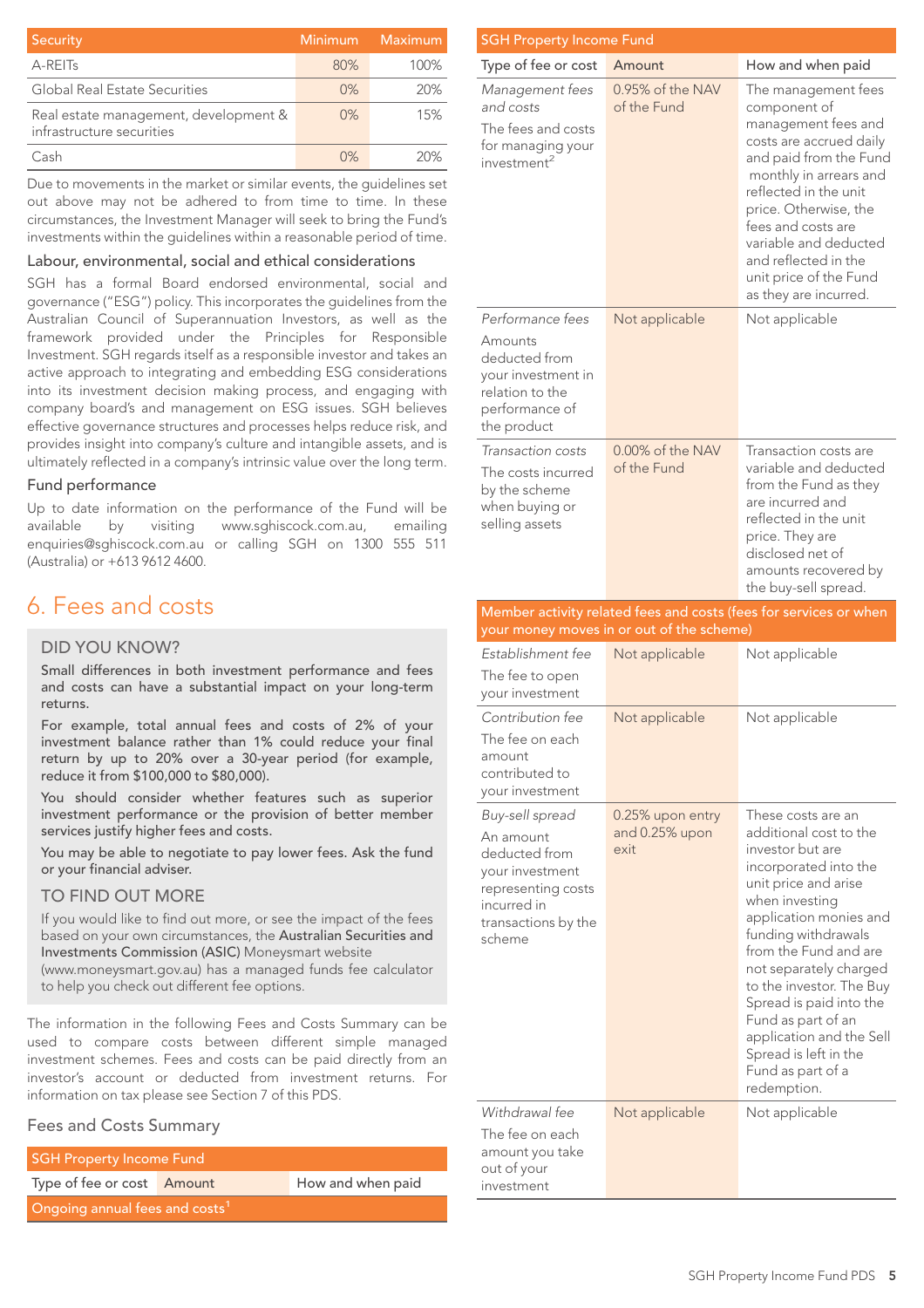| <b>SGH Property Income Fund</b>                                   |                |                   |
|-------------------------------------------------------------------|----------------|-------------------|
| Type of fee or cost                                               | Amount         | How and when paid |
| Fxit fee                                                          | Not applicable | Not applicable    |
| The fee to close<br>your investment                               |                |                   |
| Switching fee<br>The fee for<br>changing<br>investment<br>options | Not applicable | Not applicable    |

<sup>1</sup> All fees quoted above are inclusive of Goods and Services Tax (GST) and net of any Reduced Input Tax Credits (RITC). See below for more details as to how the relevant fees and costs are calculated.

 $2$  The management fee component of management fees and costs can be negotiated. See "Differential fees" in the "Additional Explanation of Fees and Costs" below.

### Additional Explanation of Fees and Costs

#### Management fees and costs

The management fees and costs include amounts payable for administering and operating the Fund, investing the assets of the Fund, expenses and reimbursements in relation to the Fund and indirect costs if applicable.

Management fees and costs do not include performance fees or transaction costs, which are disclosed separately.

The management fees component of management fees and costs of 0.95% p.a. of the NAV of the Fund is payable to the Responsible Entity of the Fund for managing the assets and overseeing the operations of the Fund. The management fees component is accrued daily and paid from the Fund monthly in arrears and reflected in the unit price. As at the date of this PDS, the management fees component covers certain ordinary expenses such as Responsible Entity fees, investment management fees, custodian fees, and administration and audit fees.

The indirect costs and other expenses component of 0.00% p.a. of the NAV of the Fund may include other ordinary expenses of operating the Fund, as well as management fees and costs (if any) arising from interposed vehicles in or through which the Fund invests. The indirect costs and other expenses component is variable and reflected in the unit price of the Fund as the relevant fees and costs are incurred. They are borne by investors, but they are not paid to the Responsible Entity or Investment Manager.

Actual indirect costs for the current and future years may differ. If in future there is an increase to indirect costs disclosed in this PDS, updates will be provided on Equity Trustees' website at www.eqt.com.au/insto where they are not otherwise required to be disclosed to investors under law.

#### Transaction costs

In managing the assets of the Fund, the Fund may incur transaction costs such as brokerage, buy-sell spreads in respect of the underlying investments of the Fund, settlement costs, clearing costs and applicable stamp duty when assets are bought and sold. Transaction costs also include costs incurred by interposed vehicles in which the Fund invests (if any), that would have been transaction costs if they had been incurred by the Fund itself. Transaction costs are an additional cost to the investor where they are not recovered by the Buy/Sell Spread, and are generally incurred when the assets of the Fund are changed in connection with day-to-day trading or when there are applications or withdrawals which cause net cash flows into or out of the Fund.

The Buy/Sell Spread that is disclosed in the Fees and Costs Summary is a reasonable estimate of transaction costs that the Fund will incur when buying or selling assets of the Fund. These costs are an additional cost to the investor but are incorporated into the unit price and arise when investing application monies and funding withdrawals from the Fund and are not separately charged to the investor. The Buy Spread is paid into the Fund as part of an application and the Sell Spread is left in the Fund as part of a redemption and not paid to Equity Trustees or the Investment Manager. The estimated Buy/Sell Spread is 0.25% upon entry and 0.25% upon exit. The dollar value of these costs based on an application or a withdrawal of \$20,000 is \$50 for each individual transaction. The Buy/Sell Spread can be altered by the Responsible Entity at any time and www.sghiscock.com.au will be updated as soon as practicable to reflect any change. The Responsible Entity may also waive the Buy/Sell Spread in part or in full at its discretion. The transaction costs figure in the Fees and Costs Summary is shown net of any amount recovered by the Buy/Sell Spread charged by the Responsible Entity.

Transaction costs generally arise through the day-to-day trading of the Fund's assets and are reflected in the Fund's unit price as an additional cost to the investor, as and when they are incurred.

The gross transaction costs for the Fund are 0.09% p.a. of the NAV of the Fund, which is based on the relevant costs incurred during the financial year ended 30 June 2020.

However, actual transaction costs for future years may differ.

#### Can the fees change?

Yes, all fees can change without investor consent, subject to the maximum fee amounts specified in the Constitution. The current maximum management fee to which Equity Trustees is entitled is 1.10% of the NAV of the Fund. However, Equity Trustees does not intend to charge that amount and will generally provide investors with at least 30 days' notice of any proposed increase to the management fees component of management fees and costs. In most circumstances, the Constitution defines the maximum level that can be charged for fees described in this PDS. Equity Trustees also has the right to recover all reasonable expenses incurred in relation to the proper performance of its duties in managing the Fund and as such these expenses may increase or decrease accordingly, without notice.

#### Payments to IDPS Operators

Subject to the law, annual payments may be made to some IDPS Operators because they offer the Fund on their investment menus. Product access is paid by the Investment Manager out of its investment management fee and is not an additional cost to the investor.

#### Differential fees

The Investment Manager may from time to time negotiate a different fee arrangement (by way of a rebate or waiver of fees) with certain investors who are Australian Wholesale Clients. Please contact SGH on +613 9614 4600 for further information.

#### mFund

Warning: if you are transacting through mFund your stockbroker or accredited intermediary may charge you additional fees (see their Financial Services Guide).

# Example of annual fees and costs for an investment option

This table gives an example of how the ongoing annual fees and costs in the investment option for this product can affect your investment over a 1-year period. You should use this table to compare this product with other products offered by managed investment schemes.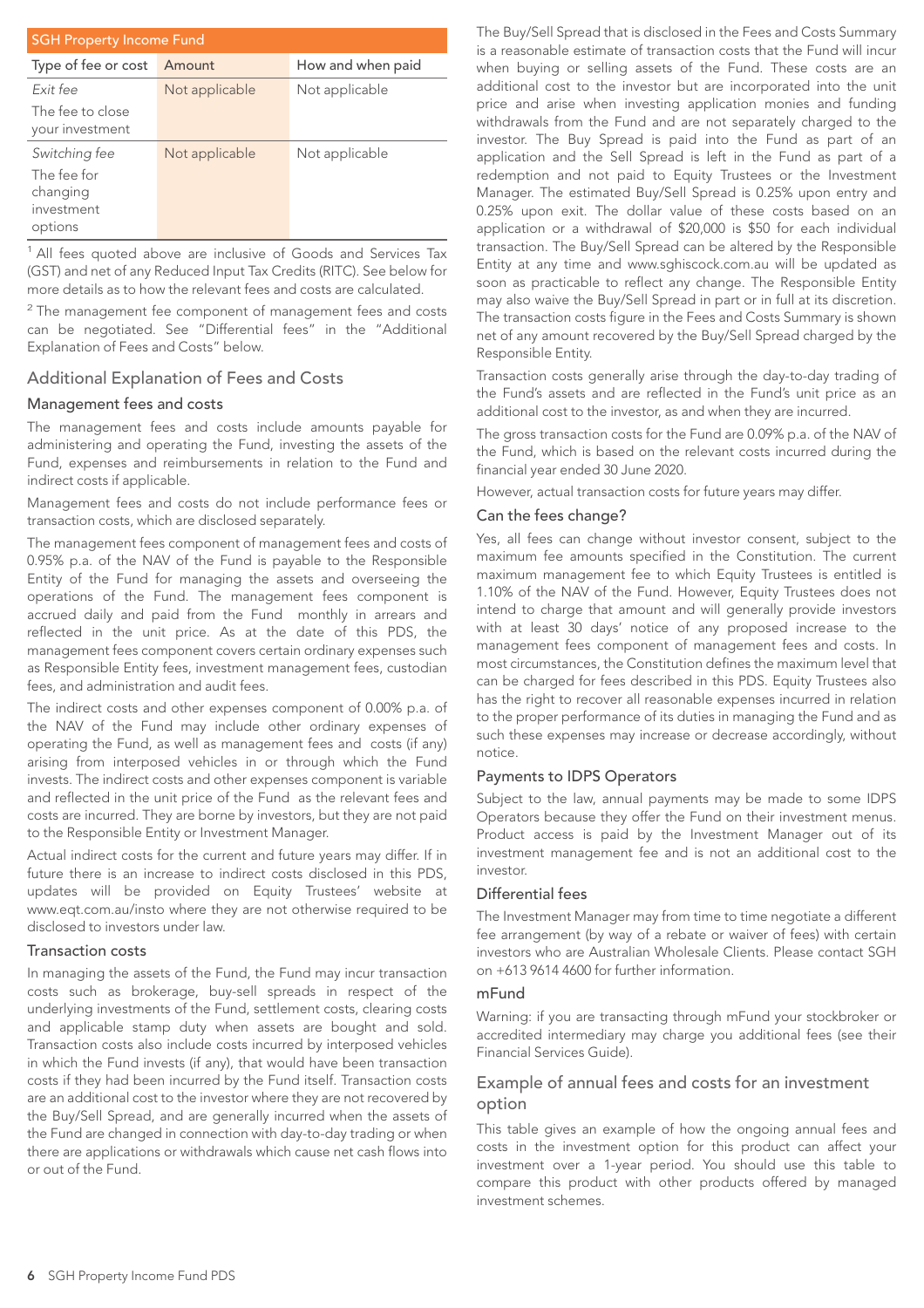| <b>EXAMPLE - SGH Property Income Fund</b>                                    |                |                                                                                                                                                                                                                                                                                                        |  |
|------------------------------------------------------------------------------|----------------|--------------------------------------------------------------------------------------------------------------------------------------------------------------------------------------------------------------------------------------------------------------------------------------------------------|--|
| BALANCE OF \$50,000 WITH A CONTRIBUTION OF \$5,000<br><b>DURING THE YEAR</b> |                |                                                                                                                                                                                                                                                                                                        |  |
| <b>Contribution Fees</b>                                                     | Nil            | For every additional \$5,000<br>you put in, you will be<br>charged \$0                                                                                                                                                                                                                                 |  |
| Plus<br>Management fees<br>and costs                                         | 0.95% p.a.     | And, for every \$50,000 you<br>have in the SGH Property<br>Income Fund you will be<br>charged or have deducted<br>from your investment \$475<br>each year                                                                                                                                              |  |
| Plus<br>Performance fees                                                     | Not applicable | And, you will be charged or<br>have deducted from your<br>investment \$0 in performance<br>fees each year                                                                                                                                                                                              |  |
| Plus<br>Transaction costs                                                    | 0.00% p.a.     | And, you will be charged or<br>have deducted from your<br>investment \$0 in transaction<br>costs                                                                                                                                                                                                       |  |
| Equals<br>Cost of SGH<br>Property Income<br>Fund                             |                | If you had an investment of<br>\$50,000 at the beginning of<br>the year and you put in an<br>additional \$5,000 during that<br>year, you would be charged<br>fees and costs of:<br>\$475*<br>What it costs you will<br>depend on the investment<br>option you choose and the<br>fees you<br>negotiate. |  |

\* Additional fees may apply. Please note that this example does not capture all the fees and costs that may apply to you such as the Buy/Sell Spread.

This example assumes the \$5,000 contribution occurs at the end of the first year, therefore the fees and costs are calculated using the \$50,000 balance only.

Warning: If you have consulted a financial adviser, you may pay additional fees. You should refer to the Statement of Advice or Financial Services Guide provided by your financial adviser in which details of the fees are set out.

ASIC provides a fee calculator on www.moneysmart.gov.au, which you may use to calculate the effects of fees and costs on account balances.

The indirect costs and other expenses component of management fees and costs and transaction costs may also be based on estimates. As a result, the total fees and costs that you are charged may differ from the figures shown in the table.

# Further reading

You should read the important information in the Reference Guide about fees and costs under the "Fees and other costs" section before making a decision. Go to the Reference Guide which is available at www.sghiscock.com.au. The material relating to these matters may change between the time when you read this PDS and the day when you acquire the product.

# 7. How managed investment schemes are taxed

Warning: Investing in a registered managed investment scheme (such as the Fund) is likely to have tax consequences. You are strongly advised to seek your own professional tax advice about the applicable Australian tax (including income tax, GST and duty) consequences and, if appropriate, foreign tax consequences which may apply to you based on your particular circumstances before investing in the Fund.

The Fund is an Australian resident for tax purposes and does not generally pay tax on behalf of its investors. Australian resident investors are assessed for tax on any income and capital gains generated by the Fund to which they become presently entitled or, where the Fund has made a choice to be an Attribution Managed Investment Trust ("AMIT") and the choice is effective for the income year, are attributed to them.

# Further reading

You should read the important information in the Reference Guide about Taxation under the "Other important information" section before making a decision. Go to the Reference Guide which is available at www.sghiscock.com.au. The material relating to these matters may change between the time when you read this PDS and the day when you acquire the product.

# 8. How to apply

Before completing the Application Form or Additional Investment From, please ensure you have read this PDS together with the Reference Guide available from www.sghiscock.com.au.

#### New investors:

- Complete the application process on-line (please visit www.sghiscock.com.au for further instructions)
- Complete the Application Form accompanying the PDS (details are in the Application Form) and post it to Mainstream Fund Services Pty Ltd, Unit Registry, GPO Box 4968, Sydney, NSW 2001 or email the form to: SGHinvestorservices@mainstreamgroup.com; with your payment by:
	- Transfer the application money electronically to the Fund
	- Direct Debit (for initial investment only)
	- **Cheque**
- Making an application through mFund by placing a buy order for units with your licensed broker. If applying via mFund you will need to provide the application money directly to your licensed broker.

#### Existing investors and additional applications:

Additional investment can be made into an existing account at any time. The process for existing investors or making an additional investment is to complete an Additional Investment Form available at www.sghiscock.com.au; and post or email it to Mainstream Fund Services Pty Ltd with your payment by:

- BPay (no form is required)
- Transfer the application money electronically to the Fund
- Cheque

#### You can also make an additional application through mFund.

Please note that cash cannot be accepted and all applications must be made in Australian dollars. All monies deposited by direct credit, direct debit or cheque must match the amount specified on the Application Form or the Additional Investment Form for the application to be valid.